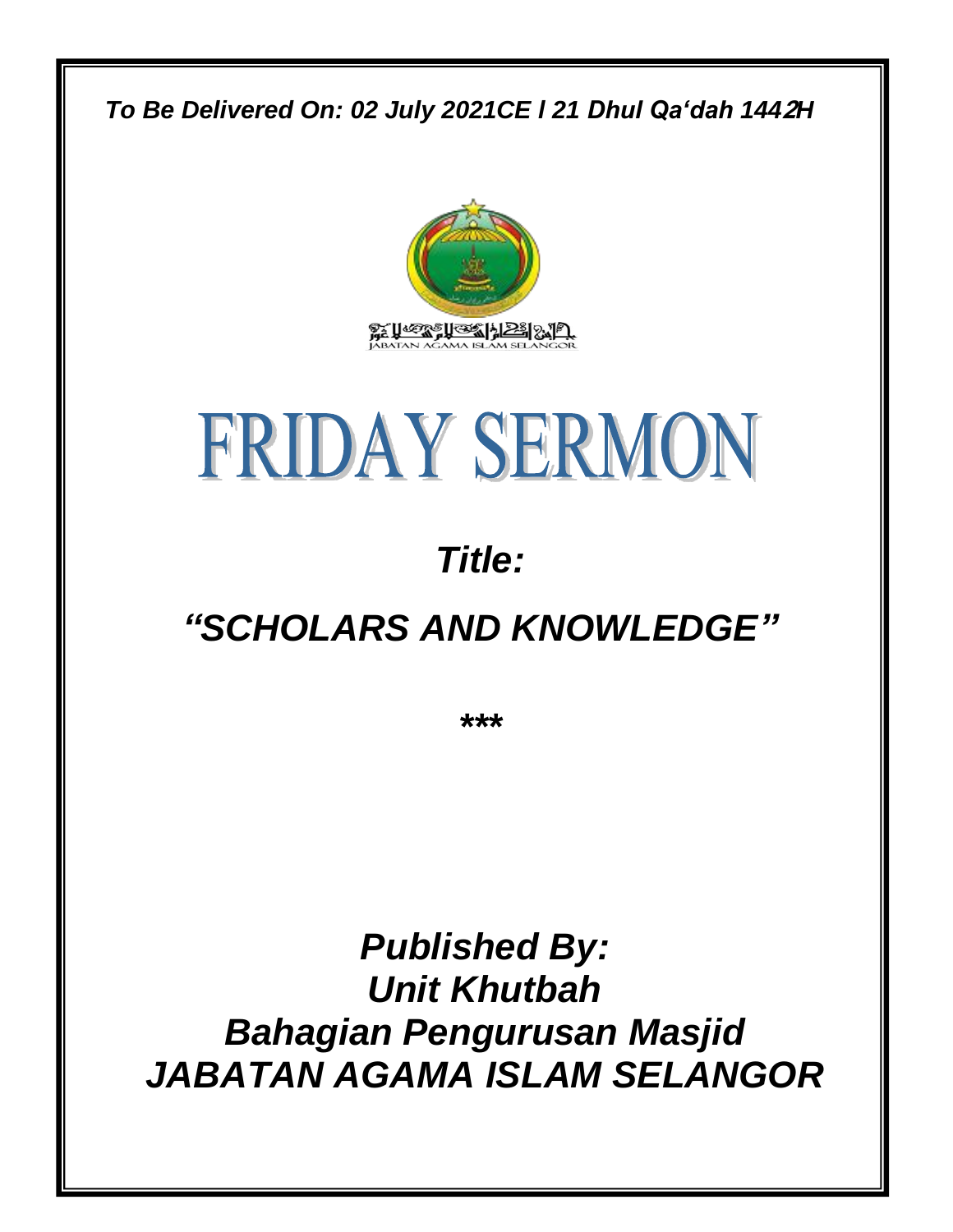

 *Jabatan Agama Islam Selangor*

# *"SCHOLARS AND KNOWLEDGE"*

 $\frac{1}{2}$ ن<br>ا اَلْحَمْدُ لِلَّهِ الْقَائِل: إِنَّمَا يَخْشَى ٍ<br>ا ْ  $\overline{\phantom{a}}$ ْ  $\overline{\phantom{a}}$  $\frac{1}{2}$ ْ ر<br>م م ىد<br>ب إِنَّمَا يَخَشَى ا ِ<br>آھ للَّهَ مِنْ عِبَادِهِ ِ مِنْ عِبَادِهِ الْعُلْمَّؤُ ؚ<br>•  $\frac{1}{1}$ ا قا<br>مح َہِ ته<br>حم ِ<br>ا ل ع ل و<br>م ر<br>1 ِیرِ<br>پ إِنّ ا ِ<br>آک ءِ<br>ر و<br>` للَّهَ عَزِيزٌ غَفُو و<br>و  $\ddot{\cdot}$ غ ِهِ زِيزٌ ِ<br>م ع 1  $\mathbb{C}$ ۠<br>•  $\ddot{\phantom{0}}$ ِ<br>ا ؚ<br>ۣ َ ِ<br>پ ِ<br>پر  $\tilde{\mathbf{r}}$ ل<br>الم ِ<br>ٌ  $\frac{1}{1}$  $\tilde{\cdot}$ ً<br>أ ِ<br>ٌ ِ<br>ا َ ً<br>ا َ  $\frac{1}{2}$ ِ<br>ُا ْ ्<br>नि  $\tilde{\cdot}$ ِ<br>رُ  $\ddot{\bullet}$  $\mathbf{r}$ 

أَشْهَدُ أَنْ لَّا إِلَهَ إِلَّا اللَّهُ وَحْدَهُ لَا شَرِيكَ لَهُ وَأَشْهَدُ أَنَّ مُحَمَّدًا عَبْدُهُ َ<br>زار<br>ر  $\frac{1}{2}$ ់<br>រ ั<br>ถ ๋<br>ጎ ً<br>زار<br>د  $\sum_{i=1}^{n}$ وَرَسُوْلُهُ. اَللَّهُمَّ صَلِّ وَسَلِّمْ عَلَى سَيِّدِنَا مُحَمَّدٍ وَعَلَى ءَالِهِ وَأَصْحَابِه ِّ  $\frac{1}{2}$  $\frac{1}{2}$ ี<br>ถึ ر<br>ر<br>ر ً<br>ا  $\overline{\phantom{a}}$ ر<br>ا ُ ֦֧֦֧֦ ر<br>ر<br>ر  $\ddot{\phantom{0}}$  $\frac{1}{2}$ َ<br>آ ِ<br>م  $\frac{1}{2}$ <u>لم</u> ั<br>ว  $\frac{1}{2}$ ا<br>با ِّ ֦֧׆֧֦֧<br>֧֢֢֓֓׆  $\frac{1}{2}$ َ<br>آ َ  $\frac{1}{2}$  $\overline{\phantom{a}}$  $\ddot{\phantom{0}}$  $\frac{1}{2}$  $\ddot{\phantom{0}}$ أَجْمَع<u>ِيْن</u>َ. ْ  $\frac{1}{2}$  $\frac{1}{2}$ 

.<br>أَمَّا بَعْدُ، فَيَاۤ أَيُّهَا الْمُسْلِمُونَ! اِتَّقُواْ اللَّهَ! أُوْصِيكُمْ وَإِيَّايَ بِتَـ  $\frac{1}{1}$  $\ddot{\cdot}$ ر<br>ا ْ  $\ddot{\cdot}$ ี<br>วั ्<br>नि  $\ddot{\phantom{0}}$  $\frac{1}{2}$  $\frac{1}{2}$ َ  $\frac{1}{2}$  $\tilde{\cdot}$ ر<br>مخ ٝ<br>ؙ ُم<br>منظم<br>ا ؗ<br>أ <u>بر</u>  $\frac{1}{2}$  $\ddot{\phantom{0}}$  $\frac{1}{2}$ ُّمَا الْمُسْلِمُونَ! اِتَّقُواْ اللَّهَ! أُوْصِيكُمْ وَإِيَّايَ بِتَقْوَى اللّهِ فَقَدْ ً<br>نا<br>مرا ا<br>و<br>• ْ  $\frac{1}{2}$  $\ddot{\cdot}$  $\frac{1}{2}$ ֦֧<u>֦</u> .  $\ddot{\phantom{0}}$ ؾڤۏڹؘ <u>لا</u> ا<br>المجل ُ<br>ا فَازَ الْمُ  $\ddot{\cdot}$  $\ddot{\cdot}$ 

قَالَ اللَّهُ تَعَالَى: يَ ً<br>الم َ  $\ddot{\phantom{0}}$  $\ddot{\mathbf{r}}$ .<br>. يَايَّهَا ِ<br>م ه و<br>د سَ<br>ڊ ِ<br>ج ي<br>أَيُّهَا ٱلَّذِينَ لَّذِينَ ءَامَنُوا  $\tilde{a}$ ُو ِ<br>م ام ्<br>२ ءَامَنُوا اتَّقُوا  $\tilde{a}$ ور ِ<br>بہ تَّقَوا ا ِ<br>آک للَّهَ حَقَّ تُقَاتِهِ  $\ddot{\Omega}$ ق ت و<br>به ىر<br>مو قی  $\tilde{\xi}$ حَقَّ تَقَاتِهِۦ  $\frac{1}{\alpha}$ وَلَا تَمُوثُنَّ إِ  $\ddot{\phantom{0}}$ مُوتَنَّ ور و  $\ddot{\cdot}$ تَمُوتُنَّ إِلَّا وَأَنتُم ِ<br>الإ و<br>به ِ<br>ج أ  $\frac{1}{\alpha}$ و .<br>` ر<br>مَّسۡلِمُونَ و<br>م مَّسۡلِمُونَ ۞ ۚ

### **Dear blessed Muslims,**

I sincerely remind myself and esteemed audience, that let us strive our utmost in increasing our *taqwa* of Allah *Subhaanahu Wa Ta'aala* with *istiqaamah* (steadfastness) in performing all of His Commands and leaving out all of His prohibitions. With firm *imaan* (faith), may we attain the pleasure of Allah *Subhaanahu Wa Ta'aala*, hence becoming His servants that are successful in this world and the Hereafter.

<sup>&</sup>lt;sup>1</sup> Faatir 35:28.

<sup>2</sup> Aal 'Imraan 3:102.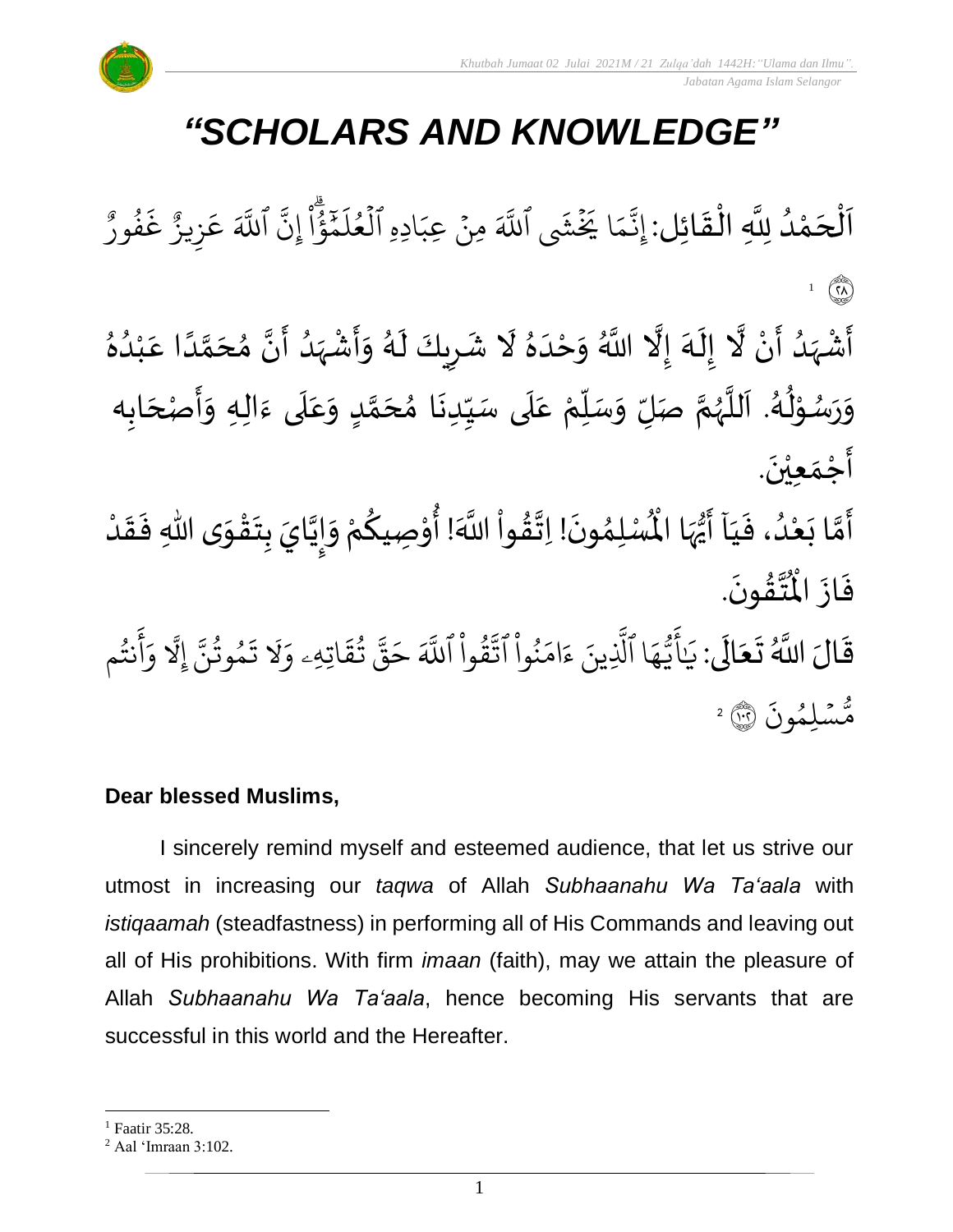

 *Jabatan Agama Islam Selangor*

Today I will be discussing upon a *khutbah* titled *"SCHOLARS AND KNOWLEDGE* **."**

#### **Dear respected audience,**

If we traverse through history, we will come across the extraneous efforts by the scholars (*'ulamaa'*) of the past in giving *da'wah* (calling to Islam) to all mankind regarding the teachings of Islam according to al-Qur'an, *as-Sunnah* of Rasulullah صلى الله عليه وسلم, *al-Ijmaa'* (consensus), and *al-Qiyaas* (deductive analogy). In the context of our nation, the *'ulamaa'* whom mainly came from the Arabian Peninsula had brought along with them the teachings of Islam to be conveyed. Practices having elements of *shirk* (polytheism) and *khurafaat* (superstition) that were deeply-rooted within the society were then purified as a result of their earnest efforts.

In Islam, the scholars have a very noble stature for they are responsible in explaining what is good and bad, right and wrong, permissible and impermissible. Whatever they convey will not exceed the fold of the two major references of the Muslim *ummah*, namely al-Qur'an and *as-Sunnah* of .صلى الله عليه وسلم Rasulullah

#### **Respected Muslims,**

A person who is deemed as an *'ulamaa'* is from among those whom are experts in Islamic sciences. According to *Kamus Dewan* (Malay language dictionary), *'ulamaa'* means a person who is well-versed (expert) in Islamic knowledge. While in Islam, they would master various sciences within Islam such *as tafseer, hadeeth, tawheed, fiqh,* contemporary *fiqh, tasawwuf, qira'aat,* and others. Among scholars that could be emulated as exemplary is al-Imaam al-Ghazzaali who is greatly known with the title *Hujjat al-Islam* (the Proof of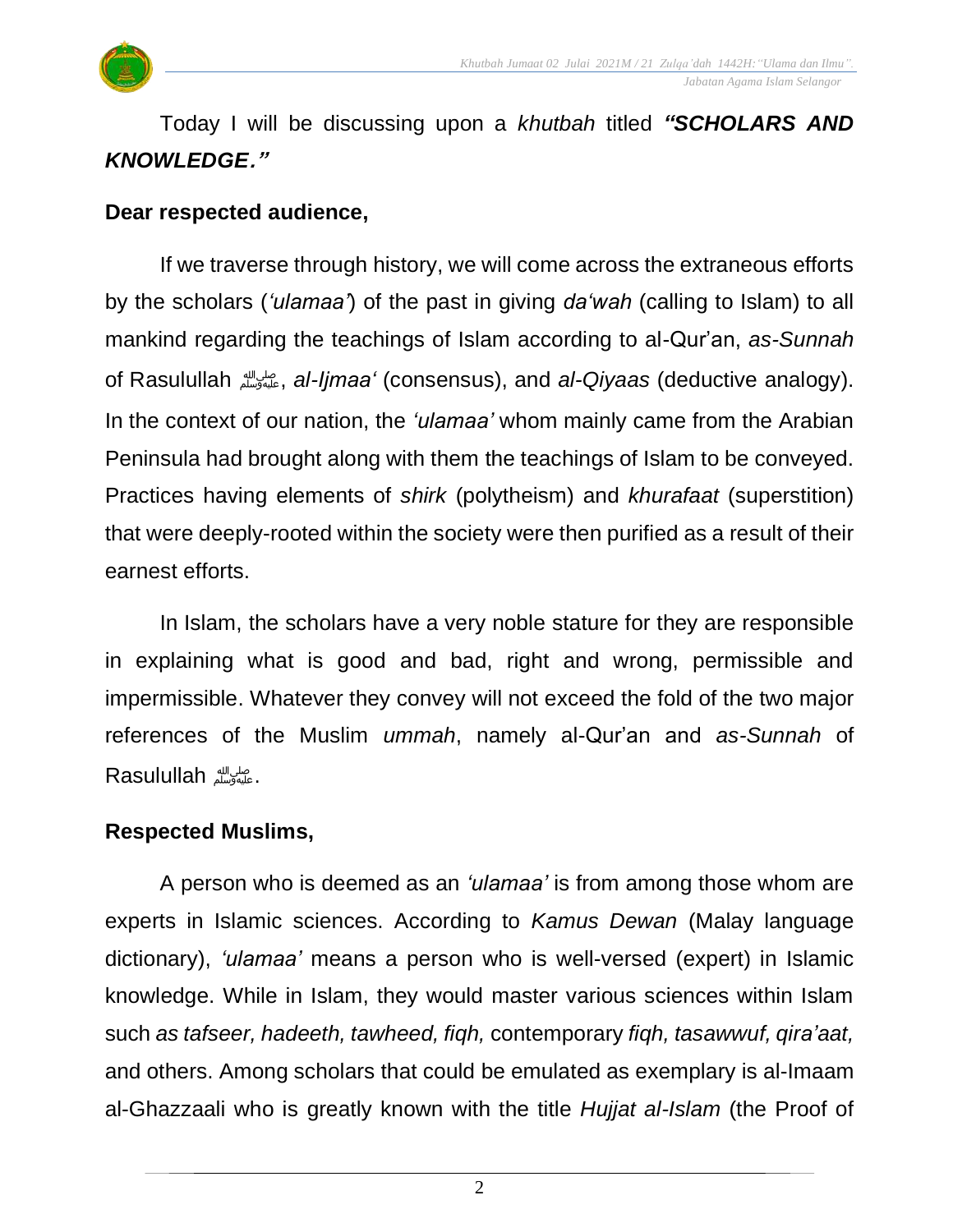

Islam). He mastered various branches of knowledge such *as fiqh, usool al-fiqh, tasawwuf, 'ilm al-kalaam,* and others.

Due to their mastery of knowledge and *istiqaamah* in their practice, they are from among those possessing *taqwa* and are always worried and fearful from transgressing against the commands of Allah *Subhaanahu Wa Ta'aala*. As Allah *Subhaanahu Wa Ta'aala* mentions in verse 28 of soorah Faatir that was recited earlier in the *khutbah*, which means:

# *"Only those fear Allah, from among His servants, who have knowledge. Indeed, Allah is Exalted in Might and Forgiving."*

Rasulullah  $*$  had also explained regarding who is deemed as an *'ulamaa'*, as mentioned in the *hadeeth* of Abu ad-Dardaa' *radiyAllaahu 'anh*:

َا<br>پنج َنْبِيَاءَ لَمْ يُوَرِّثُوا دِينَارًا وَلَا  $\frac{1}{2}$  $\ddot{\mathbf{z}}$  $\frac{1}{2}$ ..<br>پيد ر<br>ڊ  $\frac{1}{2}$  $\ddot{\ }$ ፟<br>፟ ْ ।<br>र  $\frac{1}{2}$  $\frac{1}{1}$ L<br>: ْ ِ<br>ْ du<br>نو َنْبِيَاءِ، إِنَّ الْأَ َ  $\frac{1}{1}$ L<br>: ْ ]-[<br>رُعُ إِنَّ الْعُلَمَاءَ وَرَثَةُ الْأَ ُ<br>پ ِ<br>په  $\frac{1}{2}$  $\frac{1}{2}$  $\frac{1}{2}$  $\frac{1}{2}$ َ<br>نا }<br>• ֦֧֦֦֦֦֦֖֦֦֦֝֝֝֟֟֟֝֟֝֟֟֟֟֟֟֟֟֟֟֩֕֟֓֟֓֟֓֟֓֟֓֟֓֟֩֕֟֩֕֟֩֕֟֩֩ ن<br>• دِرْهَمَّا، إِنَّمَا وَرَّثُوا الْعِلْمَ، فَمَنْ أَخَذَ بِهِ فَقَدْ أَخَذَ بِحَظٍّ وَافِرٍ }<br>ኤር ن<br>پ  $\frac{1}{2}$  $\frac{1}{2}$  $\frac{1}{2}$  $\frac{1}{2}$ ์<br>ี<br>้<br>  $\overline{\phantom{a}}$ ْ  $\ddot{\phantom{0}}$ ِّ  $\overline{\phantom{a}}$  $\ddot{\cdot}$  $\ddot{\phantom{0}}$ ें<br>ने ْ  $\frac{1}{2}$  $\frac{1}{2}$  $\ddot{\cdot}$ —<br>◆<br>◆ <u>:</u><br>-<br>-۫<br>ؙ  $\frac{1}{2}$  $\frac{1}{2}$  $\ddot{\phantom{0}}$ ٝ<br>ا ْ

**"***Indeed the scholars are the heirs of the Prophets, and the Prophets do not leave behind Dinar or Dirham. The only legacy of the scholars is knowledge, so whoever takes from it, then he has indeed taken the most able share."*

## *(at-Tirmidhi)*

Nowadays, the general public including the Muslims have become bold in questioning the role of the scholars. Those associated with Liberal Islam and Anti-*Hadeeth* ideologies openly reject the legacy of the traditions of past scholars. For them, it suffices resorting to their intellect alone in interpreting al-Qur'an and comprehending its teachings. Not just that, they brazenly accuse the scholars as being dangerous to the Muslim *ummah* for being rigid (*jumud*).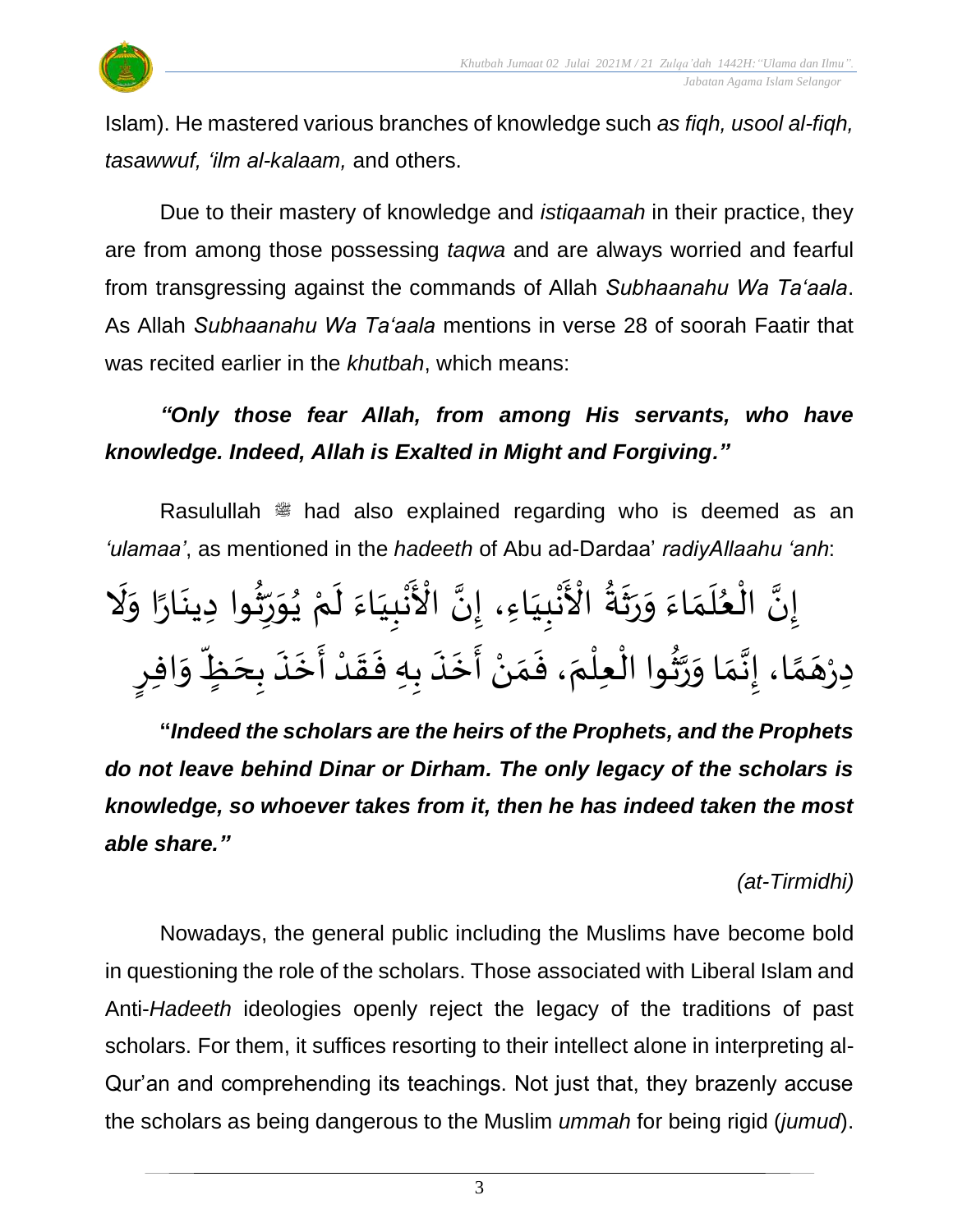

These groups are to be avoided so that we will not drown and stray from the Straight Path.

#### **Dear blessed audience,**

The knowledge attained from reading, which is then attempted to be understood on one's own is not the best way in Islamic learning. Mastering a particular science necessitate having a qualified teacher to explain its details. The role of the teacher is truly enormous especially in religious knowledge. To attain authentic knowledge, one must study with the right *'ulamaa'*. The right *'ulamaa'* are the ones that possess knowledge that are reputable and acknowledged by the *Sharee'ah*.

Islam also teaches its adherents to respect and observe proper *adab* (manners) with those deemed as *'ulamaa'*. The *'ulamaa'* is respected for the high level of knowledge and depth of comprehension possessed in matters of religion. Among the *adab* that must be observed are:

- 1. Accepting the admonition and advice given.
- 2. Accompanying them so as to attain blessings in the knowledge attained.
- 3. Avoid arguing, disputing, or fighting.
- 4. Avoid uttering words that can be offensive.
- 5. Abide by their instructions and commands for as long as they do not contradict the *shara'*.

### **Dear esteemed audience,**

A good Muslim is one that comprehends and realizes the significance of adhering to every command and advice given by the *'ulamaa'* and ruler. As an example, the existence of religious authorities in Selangor such as the Islamic Religious Council (MAIS) and the Mufti's Department that are under the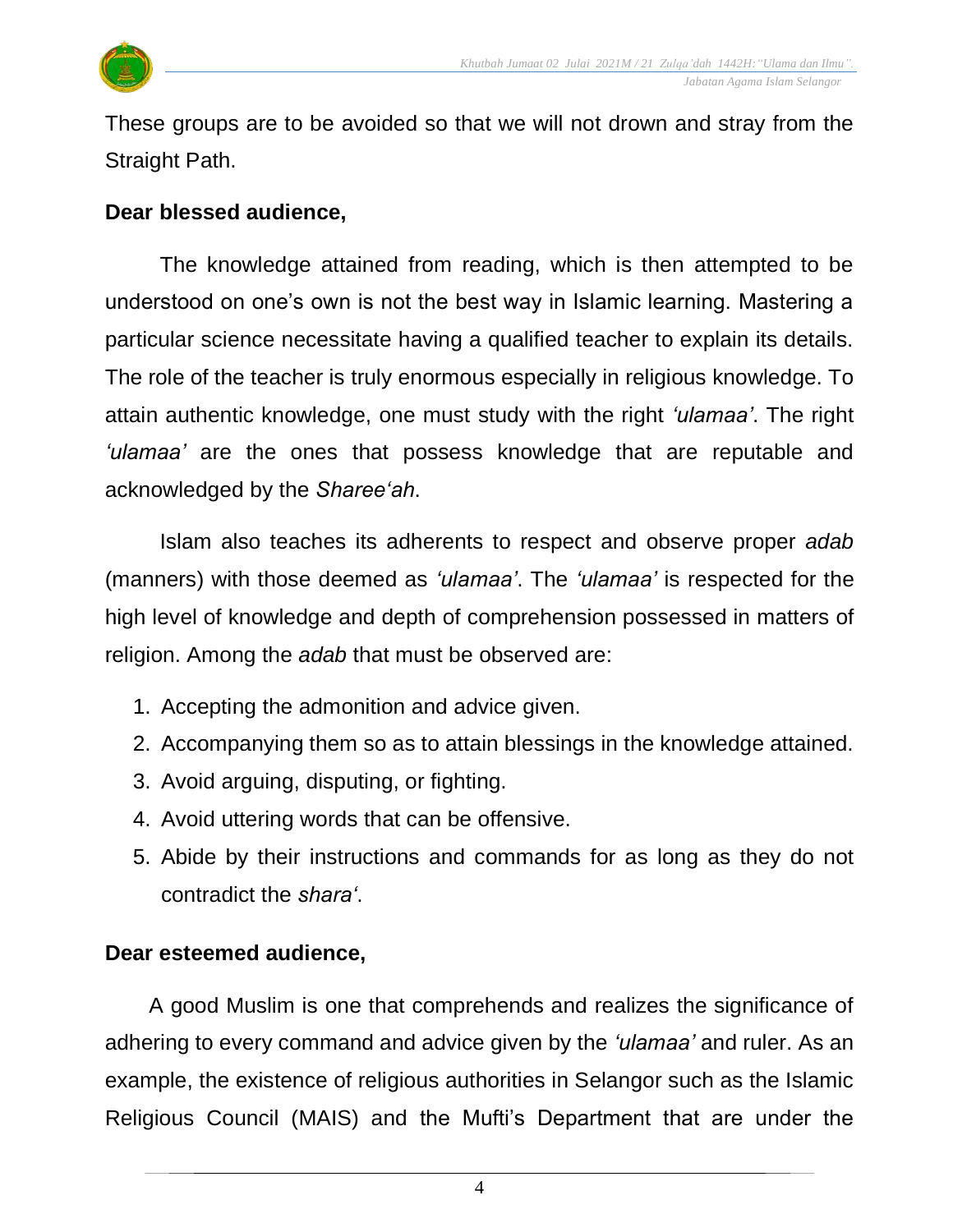

auspices of His Royal Highness the Sultan himself, as the Head of Islamic Affairs, plays the role in monitoring the Muslims from going outside the fold of Islam, according to the creed of *Ahl as-Sunnah wal-Jamaa'ah*. Any instructions and commands from the Religious Authorities in preserving and protecting the sanctity of Islam must be abided by the Muslims.

Therefore, any person that insults, disobey, violate, or dispute the orders and instructions of the Religious Authority has committed an offense, and can be persecuted if convicted, based on Section 12 and 13 of the *Sharee'ah* Criminal Enactment (Selangor) 1995.

#### **Dear blessed Muslims,**

To end the *khutbah* today, let us altogether internalize and derive lessons upon the following matters, as guidance in our lives, among them:

1. The Muslim *ummah* must realize that the *'ulamaa'* have significant roles in imparting authentic understanding of Islamic teachings based on al-Qur'an and *as-Sunnah* to the society.

2. Every Muslim must know that those deemed as *'ulamaa'* are the ones that have mastered the major sciences in Islam.

3. The Muslim *ummah* must not be swayed by those that blatantly attempt to question and reject the roles of the *'ulamaa'* in carrying out *da'wah* efforts.

4. The Muslim *ummah* must always refer to reputable scholars in understanding and practicing Islamic teachings with authenticity and perfection.

ُحِيْمِ<br>-<  $\overline{a}$ ِ<br>سَ ِن الر ا  $\tilde{\xi}$ ط ي  $\ddot{\phantom{0}}$ بر<br>په لَّهِ مِنَ الشَّ عُوْذُ بِاللَّهِ و<br>ڊ  $\ddot{\phantom{0}}$ و<br>م ِ<br>ج أ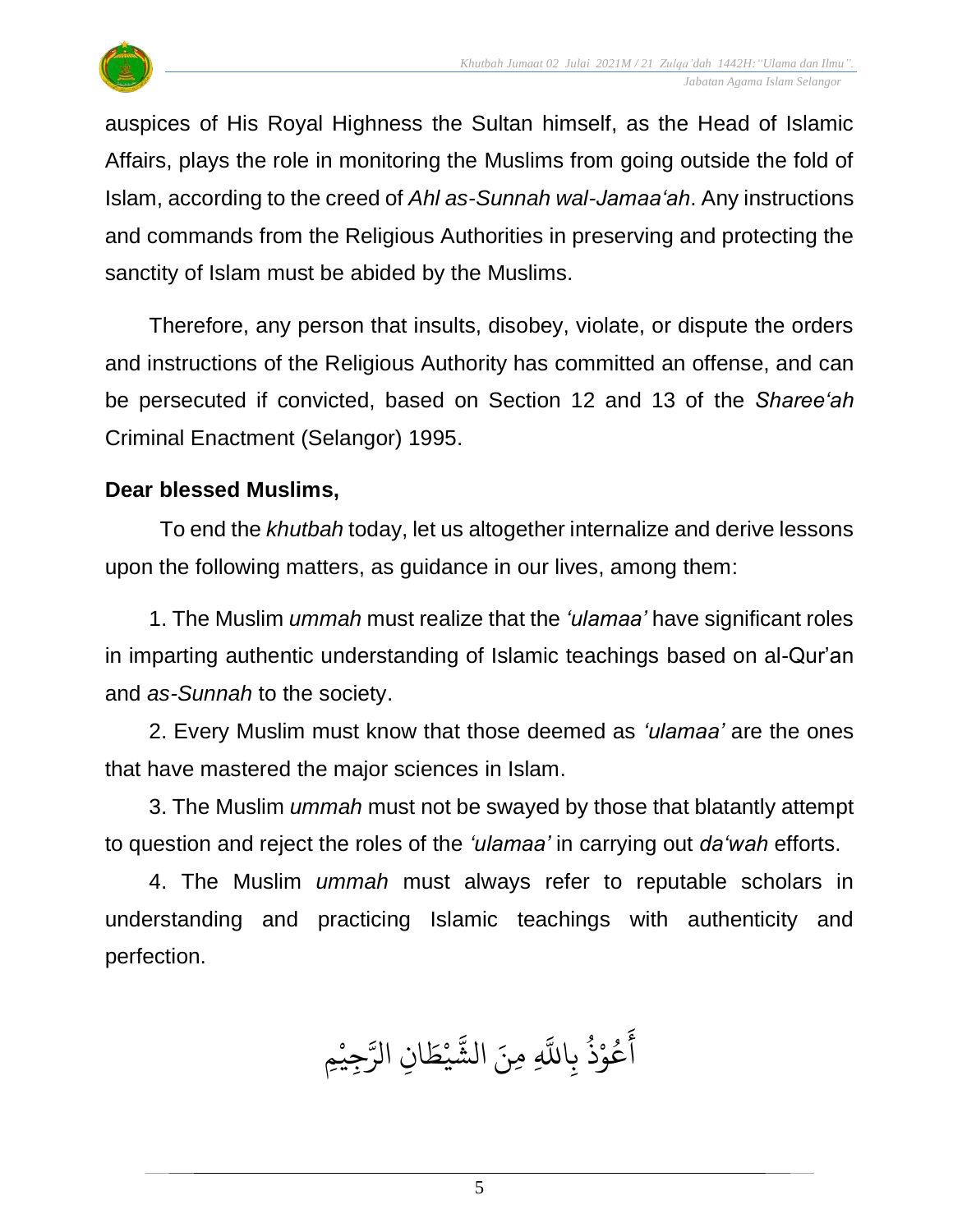



*"And We sent not before you except men to whom We revealed [Our message]. So ask the people of the message if you do not know." (Soorah an-Nahl 16:43)*

ْ بَارَكَ اللّهُ لِيْ وَلَكُمْ فِي الْقُرْآنِ الْعَظِيْمِ، وَنَفَعَنِيْ وَإِيَّاكُمْ بِمَا  $\frac{1}{2}$  $\frac{1}{2}$  $\ddot{\phantom{0}}$  $\frac{1}{2}$ ់<br>រ  $\ddot{\phantom{0}}$ ْ ْ  $\frac{1}{2}$ ֦֧֦֧֦֦֧֦֧֝֟֓֓<u>֚</u> ْ ِ<br>م  $\tilde{\mathbf{r}}$  $\ddot{\ }$ ْ  $\frac{1}{2}$  $\ddot{\phantom{0}}$  $\frac{1}{2}$ ៝<br><del>៹</del> ِ<br>م َ  $\frac{1}{2}$  $\tilde{\phantom{a}}$ فيْهِ مِنَ الآيَاتِ وَالنِّكْرِ الْحَكِيْمِ وَتَقَبَّلَ مِنِّيْ وَمِنْكُمْ تِلاَوَتَهُ، إِنَّهُ ْ  $\overline{\phantom{a}}$ ֧֪֧֝֟֟֝֟֟֟֟֟֟֓֟֓֟֓֕֝֟  $\overline{\phantom{a}}$ ِّ  $\ddot{\cdot}$ َ<br>م ِ<br>پُ  $\ddot{\phantom{0}}$ ْ ر<br>ا َ<br>پن<br>:  $\frac{1}{2}$ ر<br>پر  $\frac{1}{2}$  $\ddot{\phantom{0}}$ ْ <u>ل</u>و ْ  $\frac{1}{2}$ ْ ِّ  $\sum$ ن<br>ا  $\frac{1}{2}$  $\ddot{\phantom{0}}$  $\frac{1}{2}$ . ُ هُوَ السَّمِيْعُ الْعَلِيْمُ ْ  $\ddot{\bullet}$ ֚֝֟<br>֧֝֟֓֟֓֟֓֟֓֟֓֟֓֟֓֟֓֟֓֟֓֟֓֟֓֟֓֟֓֟֓֟֓֟֩֓֟֓֟֩֕ ُ ់<br>រ ن<br>س  $\ddot{\ }$  $\frac{1}{2}$ 

 $\overline{\phantom{a}}$ أَقُولُ قَوْلِيْ هَذَا وَأَسْتَغْفِرُ اللّٰهَ الْعَظِيْمَ لِيْ وَلَكُمْ وَلِسَاْئِرِ  $\tilde{\cdot}$ ْ ِ<br>م  $\tilde{\cdot}$  $\frac{1}{2}$ ْ إ  $\ddot{\phantom{0}}$ ْ  $\ddot{\phantom{0}}$ ֦֧֦֧֦֧֝<u>֦</u> ُِ<br>و  $\ddot{\phantom{0}}$  $\frac{1}{2}$  $\tilde{\cdot}$ ै।<br>र  $\overline{\phantom{a}}$ ْ إ ֦֧֦֧֦֧֦֧֦֧֦֧֦֧֦֧֦֧֦֧֦֧֦֧֦֧<br>**֧**  $\frac{1}{2}$  $\frac{1}{2}$  $\frac{1}{2}$  $\frac{1}{2}$ ري<br>لْسُلِمَاتِ، فَاسْتَغْفِرُوْهُ إِنَّهُ هُوَ الْغَفُوْرُ ֦֧֦֧֦֦֧֦֧֦֧֦֧֦֧֦֧֦֧֦֧֝֟֓֓֟֓֓<br>**֧** ام<br>بر<br>م  $\frac{1}{2}$ ا<br>ا  $\ddot{\ }$  $\frac{1}{2}$ ء<br>أم  $\ddot{\phantom{0}}$  $\frac{1}{2}$ ፟<br>፞ י<br>י بر<br>ا م<br>و  $\ddot{\phantom{0}}$  $\ddot{\cdot}$  $\frac{1}{\alpha}$ رت<br>لْمُسْلِمِيْنَ وَالْمُ  $\tilde{\cdot}$  $\ddot{\phantom{0}}$ ْ الْمُمْلِمِيْنَ وَالْمُمْلِمَاتِ، فَاسْتَغْفِرُوْهُ إِنَّهُ هُوَ الْغَفُوْرُ الرَّحِيْمُ }<br>**′** ំ<br>រ ن<br>پ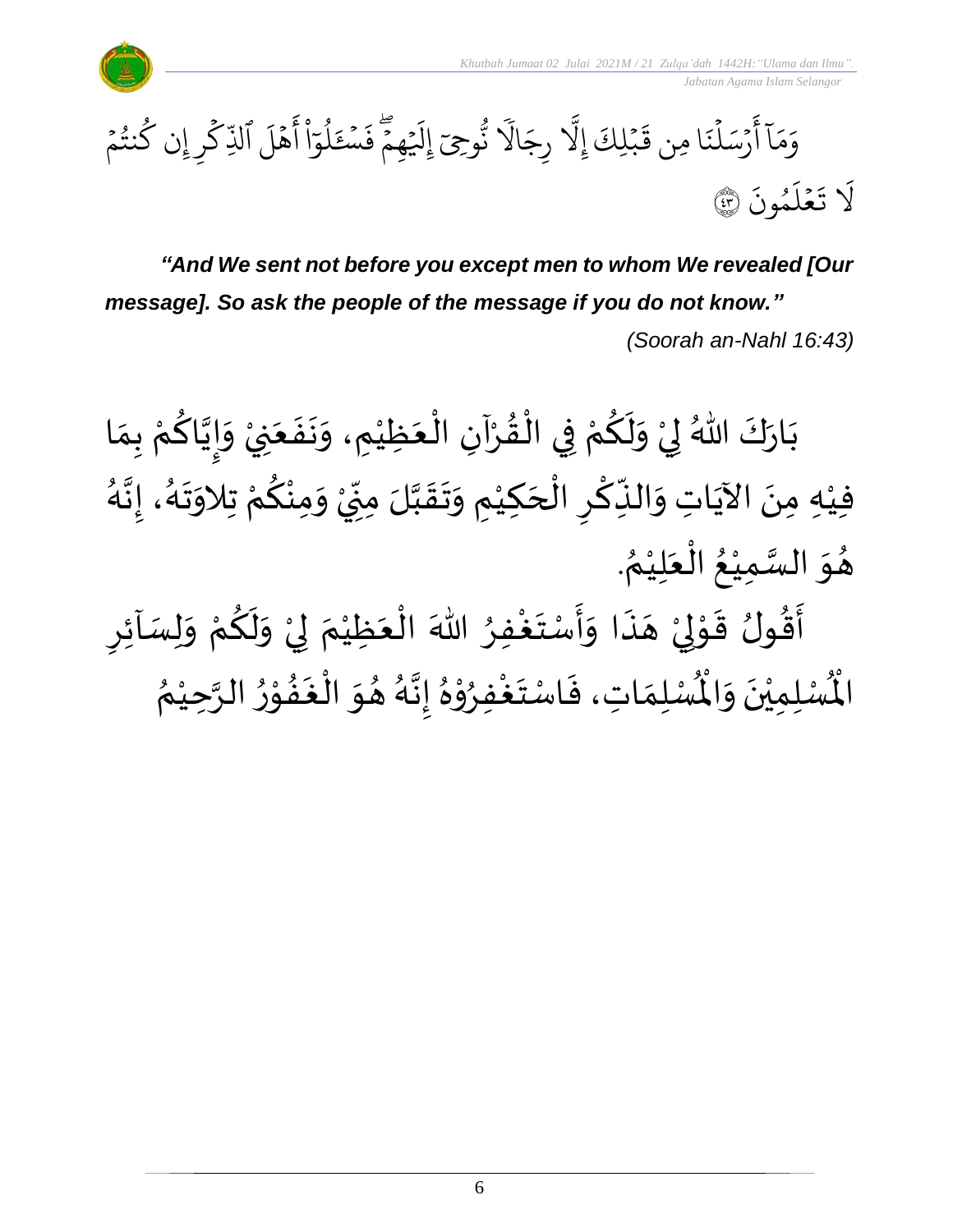

 *Jabatan Agama Islam Selangor*

# **THE SECOND** *KHUTBAH*

لْمُسْلِمِيْنَ، وَرَزَقَنَا مِنَ الطَّيِّبَاتِ  $\frac{1}{1}$ しんけい  $\frac{1}{2}$ ل<br>محمد<br>ا  $\ddot{\phantom{0}}$  $\ddot{\phantom{0}}$  $\ddot{\phantom{0}}$  $\ddot{\phantom{0}}$  $\frac{1}{2}$  $\ddot{\ }$  $\ddot{\phantom{0}}$ ْ اَلْحَمْدُلِلَّهِ الَّذِيْ جَعَلَنَا مِنَ الْمُسْلِمِيْنَ، وَرَزَقَنَا مِنَ الطَّيِّبَاتِ.  $\ddot{\phantom{0}}$  $\ddot{\phantom{0}}$ ِ<br>ا  $\ddot{\bullet}$  $\overline{\phantom{a}}$ ر<br>ا **ت**<br>• ر<br>ا ْ  $\overline{\phantom{a}}$ ֦֧֦֧֦֧֦֧֦֧֦֧֦֧֦֧֧֝֝֟֓֓֜֓֓<u>֚</u>  $\overline{\phantom{a}}$ ्<br>र أَشْهَدُ أَنْ لَّا إِلَهَ إِلَّا اللّهُ وَحْدَهُ لاَ شَرِيْكَ لَهُ، وَأَشْهَدُ أَنَّ مُحَمَّدًا ْ  $\sum_{i=1}^{n}$  $\frac{1}{1}$ َ<br>پر<br>ر ْ  $\sum_{i=1}^{n}$ ِ<br>ا ्<br>न  $\frac{1}{\epsilon}$  $\frac{1}{2}$  $\ddot{\phantom{0}}$ ِ<br>پ  $\frac{1}{1}$  $\tilde{\cdot}$ ً<br>أ ั<br>ั َ  $\frac{1}{2}$ َ ا<br>من ِ<br>ُ'  $\frac{1}{2}$ ْ ا<br>:<br>:  $\frac{1}{2}$ د<br>گ  $\tilde{\cdot}$ ٝ<br>ؙ  $\overline{\phantom{a}}$ ្រៃ $\frac{1}{2}$ عَبْدُهُ وَرَسُوْلُهُ. اَللَّهُمَّ صَلِّ وَسَلِّمْ وَبَارِكْ عَلَى سَيِّدِنَا مُحَمَّدٍ وَعَلَى <u>لم</u> ั<br>ั  $\overline{\phantom{a}}$ ๋<br>ጎ े<br>-<br>• ِّ  $\frac{1}{2}$  $\frac{1}{1}$  $\frac{1}{2}$ ْ  $\ddot{\phantom{0}}$  $\frac{1}{2}$ ْ ِّ  $\frac{1}{2}$  $\frac{1}{2}$ َ ر<br>ر<br>ر ً<br>ا<br>ا  $\ddot{\phantom{0}}$ ر<br>گ ُ י<br>י ر<br>م  $\frac{1}{2}$  $\frac{1}{2}$ <sub>ይ</sub><br>▲ .<br>د ់<br>(  $\frac{1}{2}$  $\overline{\mathbf{1}}$  $\frac{1}{2}$  $\frac{1}{2}$ آلِهِ وَصَحْبِهِ وَمَنْ تَبِعَهُمْ بِإِحْسَانٍ إِلَى يَوْمِ الدِّيْنِ. أَمَّا بَعْدُ، فَيَا  $\frac{1}{1}$  $\ddot{\cdot}$ م<br>د י<br>י  $\ddot{\phantom{0}}$ ี้<br>วั ِ<br>پنج لي ْ  $\frac{1}{1}$  $\ddot{\phantom{0}}$ י<br>י  $\ddot{\ }$  $\tilde{\cdot}$ ل  $\frac{1}{2}$ <u>زِ</u> ْ  $\frac{1}{2}$ ْ ر<br>ر<br>ر  $\ddot{\phantom{0}}$  $\frac{1}{2}$ ْ  $\frac{1}{2}$  $\frac{1}{2}$ ْ ٔ<br>ا وا ق هللا، ات اد عب از ف د ق ى هللا ف و ق ت ب ايَ ي إ و م و صيك ، أ َّللا ََ ِ<br>مُذ  $\frac{1}{2}$  $\sim$  $\frac{1}{1}$  $\ddot{\cdot}$  $\ddot{\cdot}$ ْ  $\frac{1}{2}$  $\ddot{\cdot}$  $\ddot{\phantom{0}}$ ֦֧֦֧֦֧֝<u>֦</u> ا<br>۔<br>\*  $\frac{1}{2}$ ن<br>• !<br>-<br>- $\ddot{\ }$ ْ <u>۽</u>  $\begin{matrix} 1 \\ 2 \\ 3 \\ 4 \end{matrix}$ .  $\ddot{\phantom{0}}$ ؾڤۊ۫ڹؘ ֦֧֦֧֦  $\frac{1}{2}$ َ<br>ئىق<br>ج  $\frac{1}{\sqrt{2}}$ اْل

#### **Dear blessed audience,**

Once more, I would like to remind all of us to always have the *taqwa* of Allah *Subhaanahu Wa Ta'aala* by guarding ourselves and our families from abominable deeds and disobedience against Allah *Subhaanahu Wa Ta'aala*. At the same time, we will continue to pray so that our country will always remain blessed and protected from all forms of threat, as well as contagions from the Covid-19 pandemic. For that, let us graciously accept the government's recommendation by registering ourselves through the *MySejahtera* application in order to obtain vaccine shots that have been authorized by the Ministry of Health Malaysia.

May we become among the slaves of Allah that are patient while enduring all diseases afflicted, disciplined in adhering to the Standard Operating Procedures (SOP) and the new normal practices in overcoming the Covid-19 pandemic, for the sake of our own safety and the community.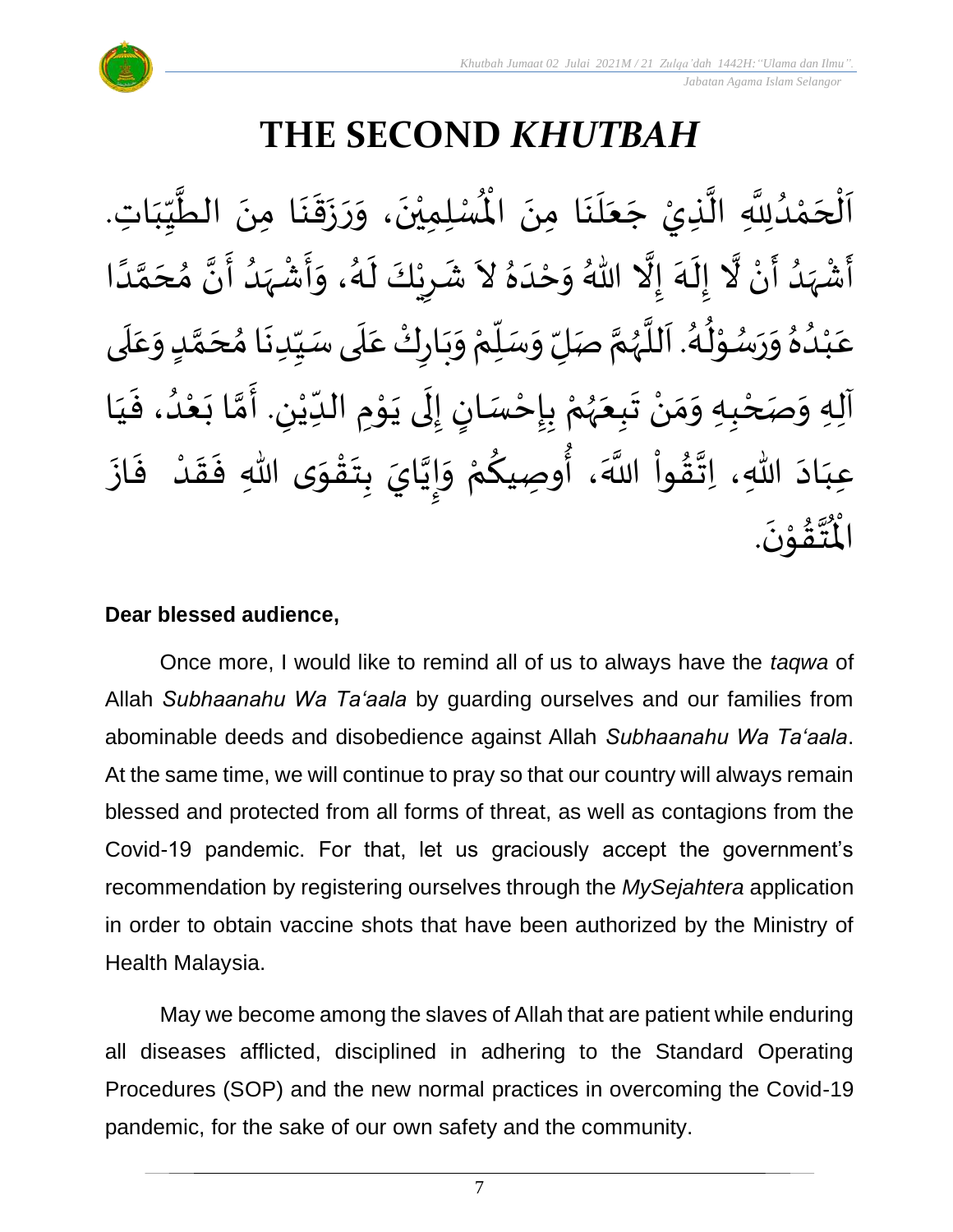

While dealing with this pandemic, let us not take the easiest way out by harming and injuring ourselves. We must be selfless, patient, and strong mentally and physically, built upon solid *imaan*.

Let us altogether increase our *salawaat* upon our beloved Prophet Muhammad  $\stackrel{\text{\tiny def}}{=}$  as Allah has commanded:

بہ<br>• إِنَّ آ ِ<br>آک للَّهَ وَمَلْيِكْتَهُ و<br>لم  $\ddot{\cdot}$ ت ر<br>م ِك ئ بر<br>ا  $\uparrow$ ِ<br>م بر<br>م  $\frac{1}{\alpha}$ وَمَلَٰٓئٍكَتَهُۥ يُصَلُّونَ عَلَى ون و<br>ا يُصَلُّونَ عَلَى ٱلنَّبِيِّ و<br>د ِ ي ֦֧ لتَّبِّيِّ ِ<br>په يَايَّهَا ِ<br>م ه و<br>مە سَ<br>ڊ ِ<br>ج أَيَّهَا ٱلَّذِينَ یہ<br>1 لَّذِينَ ءَامَنُوا صَلُوا عَلَيْهِ ؚ<br>ۣ ر<br>آ  $\uparrow$ ِ<br>م ع وا  $\tilde{a}$ و<br>ا نُواْ صَلُّ  $\tilde{a}$ ُ ِ<br>م ام ्<br>c ءَ ا  $\frac{2}{\lambda}$ ن*َسْ*لِيمً  $\ddot{\phantom{0}}$  $\ddot{\cdot}$ ت  $\frac{1}{1}$ وا ِم و ر<br>آ ل ِ<br>س وَسَلِّمُواْ تَسۡلِيمًا (َ ٛ اللَّهُمَّ صَلِّ وَسَلِّمْ عَلَى سَيِّدِنَا وَمَوْلاَنَا مُحَمَّدٍ سَيِّدِ الْمُرْسَلِينَ  $\ddot{\phantom{0}}$ ْ  $\mathbf{r}^{\circ}$ للَّهُمَّ صَلِّ وَسَلِّمْ عَلَى سَيِّدِنَا وَمَوْلاَنَا مُحَمَّدٍ سَيِّدِ الْمُ ِّ しんこ <u>لم</u> ี<br>ั<br>ุก  $\overline{\phantom{a}}$ ๋<br>ጎ  $\overline{\phantom{a}}$  $\tilde{\phantom{a}}$ ֦֧֦֧֦֦֧֦֧֦֧֦֝֟֓<br>**֧**  $\frac{1}{2}$  $\frac{1}{2}$  $\ddot{\phantom{0}}$ ِّ  $\mathbf{r}$ ِ<br>م ْ ِّي<br>ا  $\frac{1}{2}$  $\frac{1}{2}$ َ ر<br>ر<br>ر ہ<br>ا ़<br>; وَارْضَ اللَّهُمَّ عَنْ أَصْحَابِهِ وَقَرَابَتِهِ وَأَزْوَاجِهِ وَذُرِّيَّاتِهِ أَجْمَعِيْنَ. ْ  $\frac{1}{2}$ ֦֧֦֧֦֧<u>֦</u> بر<br>:<br>: ์<br>วี  $'$ ر ِ<br>په<br>م  $\frac{1}{2}$  $\frac{1}{2}$ ْ بِ -<br>:<br>:  $\frac{1}{2}$  $\ddot{\phantom{0}}$  $\frac{1}{2}$  $\frac{1}{2}$ ์ $\overline{\phantom{a}}$  $\overline{\phantom{a}}$ ֝׀<br>ֺ֧֪֪֪֝֜֝֝֝֝ ْ ِ<br>م َ ر<br>ر<br>ر َ<br>ا<br>ا  $\ddot{\ }$ اَللَّهُمَّ اغْفِرْ لِلْمُسْلِمِيْنَ وَالْمُسْلِمَاتِ وَالْمُؤْمِنِيْنَ وَالْمُؤْمِنَاتِ ี<br>ถ  $\frac{1}{2}$ ً<br>ا  $\overline{\phantom{a}}$  $\ddot{\phantom{0}}$ ؚ<br>پن  $\tilde{\mathbf{r}}$ ُؤْمِنِيْنَ وَالْمُ  $\tilde{\cdot}$  $\ddot{\phantom{0}}$ ْ ؚ<br>پن ُْ ِ<br>لْمُسْلِمَاتِ وَالْمُ  $\tilde{\cdot}$  $\frac{1}{2}$ غْفِرْ لِلْمُسْلِمِيْنَ وَالْمُسْلِمَاتِ وَالْمُؤْمِنِيْنَ وَالْمُؤْمِنَاتِ  $\frac{1}{2}$  $\ddot{\phantom{0}}$ ْ ›<br>ለ ؚ<br>ا ر<br>و َ مَ<br>مع الْأَحْيَاءِ  $\frac{1}{1}$ ْ ْ مِنْهُمْ وَالأَمْوَاتِ، إِنَّكَ سَمِيْعٌ قَرِيْبٌ مُجِيْبُ الدَّعَوَاتِ وَيَا قَاضِيَ ُ<br>ور<br>مر ْ ์<br>-<br>-ْ<br>ْ —<br>ع  $\ddot{\ }$  $\overline{\phantom{a}}$  $\ddot{\mathbf{r}}$  $\ddot{\phantom{0}}$  $\frac{1}{2}$  $\ddot{\ }$ ِ<br>م ن<br>ا ُ ْ  $\frac{1}{2}$ ه<br>**د ا** ي ر ق  $\sum$  $\frac{1}{2}$ ٌ ءَ ـَـرَ<br>، إِنَّكَ سَمِيْعٌ ٝ<br>ؙ ं<br>इ.  $\frac{1}{2}$ الْحَاجَاتِ. اَللَّهُمَّ أَعِزَّ الْإِسْلاَمَ وَ  $\overline{\phantom{a}}$ ۔<br>∤ ا<br>أ ر<br>آ ر<br>ر<br>ر ن<br>پ  $\ddot{\cdot}$ ្ .<br>م ्<br>र .<br>د  $\ddot{\ }$  $\bar{\ddot{\cdot}}$ الْمُسْلِمِيْنَ، وَأَهْلِكِ الْكَفَرَةَ ْ ْ ي  $\ddot{\phantom{0}}$  $\ddot{\phantom{0}}$  $\frac{1}{2}$  $\ddot{\cdot}$ ์<br>-<br>-֧֧֧֧֧֧֧֧֧֧֧֧֧֧֧֚֘֝֝֟֟֓֟֓֟֓֟֓֟֓֟֓֟֓֟֓֟֓֟֓֟֓֟֓֟֓֟֓֟֓֟֓֟֩֕֓֟֓֟֓֟֓֟֓֟֓֟֓֟֓֝֬֟֓֝֬֟֓֟֓֟֓֟֓֟֓֟֓֟֓֝֬֟ י<br>**י** ر<br>ب  $\ddot{\ }$ ُشْرِكِيْنَ وَدَمِّرْ اَعْدَاءَكَ اَعْدَاءَ اللِّيْنِ. وَانْصُرْنَا ر<br>.<br>. ْ ر<br>ر<br>ر ْ  $\frac{1}{2}$ لي ٝ<br>ؙ ِّ  $\frac{1}{2}$ ت<br>م<br>ا .<br>م  $\frac{1}{\sqrt{2}}$ َ<br>و  $\frac{1}{2}$  $\frac{1}{1}$ ْ<br>م  $\overline{\phantom{a}}$ ֧֦֧֝<u>֚</u>  $\frac{1}{2}$  $\sim$  $\frac{1}{2}$ ر<br>•<br>• ْ  $\overline{\phantom{a}}$ ْ  $\ddot{\hat{}}$ ُبْتَدِعَةً وَالْمُ  $\frac{1}{2}$  $\ddot{\cdot}$  $\frac{1}{2}$  $\ddot{\phantom{0}}$ ْ  $\ddot{\hat{}}$ اْل و  $\ddot{\ }$ י<br>י عَلَى الْقَوْمِ الْكَافِرِيْنَ. َ<br>الم ّ<br>ا े $\frac{1}{1}$ ِ<br>م  $\ddot{ }$ ْ  $\overline{\phantom{a}}$ .<br>په .<br>أ  $\ddot{\phantom{0}}$ اَللَّهُمَّ إِنَّا نَسْأَلُكَ وَنَتَوَسَّلُ إِلَيْكَ بِنَبِيِّكَ الأَمِيْنِ، وَنَسْأَلُكَ بِأَسْمَاَئِكَ ِّ しんこ L<br>:  $\ddot{\phantom{0}}$  $\ddot{\cdot}$ ٝ<br>ؙ  $\mathbf{r}$  $\frac{1}{2}$ ن<br>ر<br>ر  $\frac{1}{2}$  $\ddot{\phantom{0}}$ ا<br>.<br>.  $\frac{1}{2}$ ُ<br>الج َ<br>پنج  $\ddot{\cdot}$  $\frac{1}{2}$  $\frac{1}{2}$ ี<br>ถ ر<br>ر<br>ر ً<br>ا  $\overline{\phantom{a}}$  $\tilde{\epsilon}$  $\frac{1}{2}$  $\frac{1}{2}$ <u>د</u><br>: ا<br>الج  $\ddot{\phantom{0}}$  $\ddot{\phantom{0}}$  $\tilde{\cdot}$ ់<br> 

ے<br>•<br>• الْحُسْنَى، وَصِفَاتِكَ الْعُظْمَى، أَنْ تَحْفَظَ بِعَيْنِ عِنَايَتِكَ الرَّبَّانِيَّةِ، ر<br>م ֦֧<u>֚</u> ์<br>-<br>ก ֧֧֧֧֦֧֦֧֦֧֟֟֓֟֓֟֓֟֓֕֓֕֓֝֓֝֓֟֓<br>֧֧֧֧֧֝֩֩֩֩֓֓֓֝֓֝ ُ ֝֝֝֝֝֝֝֝֝֝<br>֝֝**֓**֓֟֘֟֟֝֟  $\ddot{\phantom{0}}$  $\tilde{\cdot}$ ن<br>ا ہ<br>پہ ہ<br>ر  $\ddot{\phantom{0}}$  $\ddot{\phantom{0}}$ ْ ي  $\ddot{\phantom{0}}$  $\mathbf{r}$  $\ddot{\cdot}$  $\frac{1}{2}$ ۔<br>•  $\sum_{i=1}^{n}$  $\tilde{\phantom{a}}$ وَبِحِفْظِ وِقَايَتِكَ الْصَّمَدَانِيَّةِ، جَلاَلَةَ مَلِكِنَا الْمُعَظَّمِ ن<br>ا  $\frac{1}{1}$  $\frac{1}{2}$ ر<br>ر<br>د د  $\ddot{\phantom{0}}$  $\ddot{\tilde{}}$ ໍ່<br>**ີ**  $\frac{1}{2}$  $\frac{1}{2}$  $\ddot{\cdot}$ ِ<br>آباد ے<br>تار  $\frac{1}{2}$  $\frac{1}{\sqrt{2}}$ مَلِكِنَا الْمُعَظَّمِ، سُلْطَان  $\ddot{\phantom{0}}$ .<br>م<br>م ْ<br>ا ر<br>ر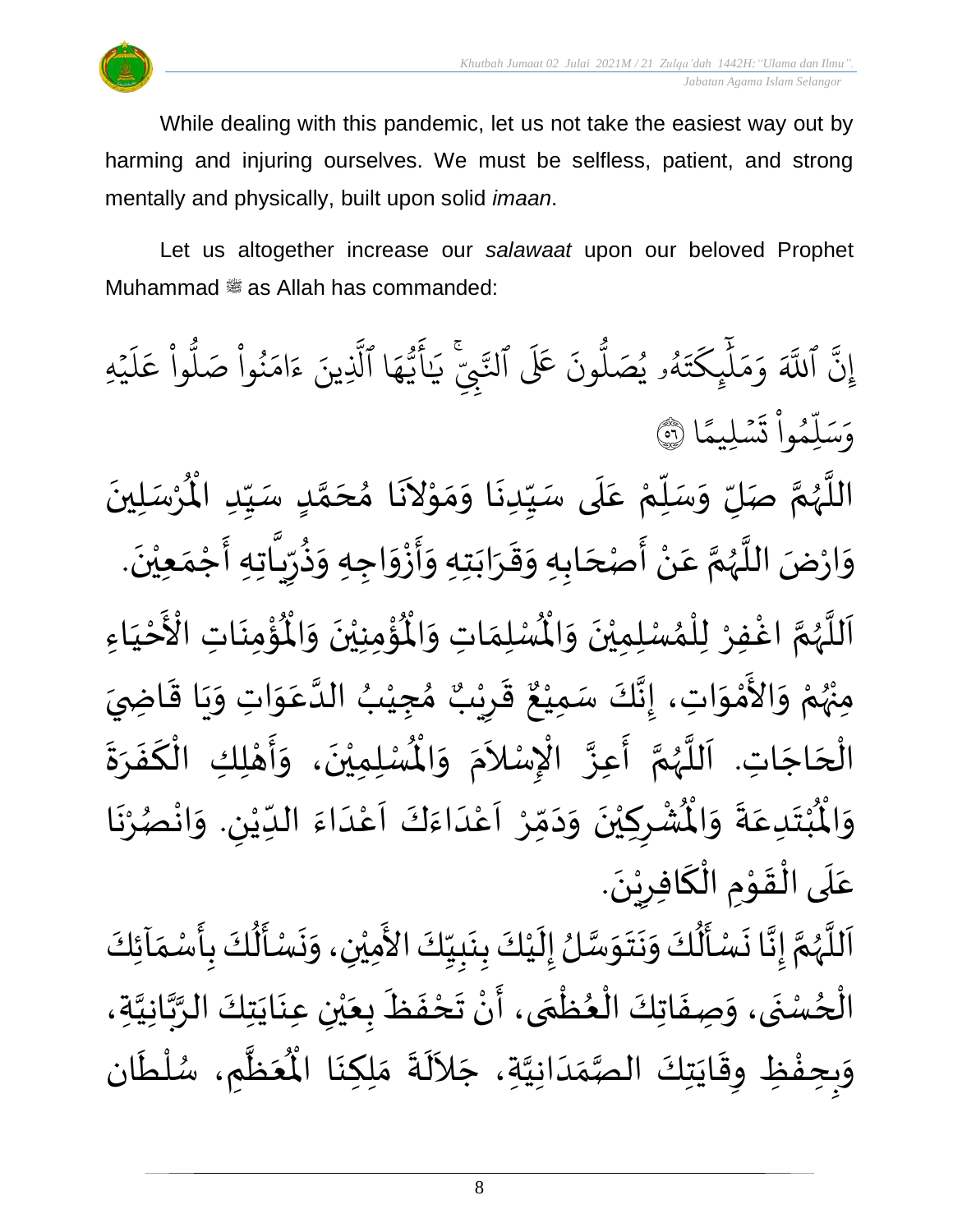

سلاڠُور، سُلْطَان شَرَفُ الدِّين ادريس شاه الحاج ابن المرحوم )<br>ፌ  $\frac{1}{1}$ ُ  $\ddot{\phantom{0}}$  $\ddot{\phantom{0}}$ ់<br>( ُ<br>ُ'  $\tilde{\phantom{a}}$ سُلْطَان صَلاَحُ الدِّين عبد العزيز شاه الحاج. اَللَّهُمَّ أَدِمِ الْعَوْنَ  $\ddot{\phantom{0}}$ ؗ<br>ا ر<br>م ั้<br>ถึ ر<br>ر<br>ر ِ<br>آ<br>ا  $\overline{\phantom{a}}$  $\frac{1}{1}$ <sup>ٍ</sup> .<br>•<br>• י<br>י  $\frac{1}{2}$ ْ  $\ddot{\phantom{0}}$ ا<br>}<br>} ى<br>وَالْبِدَايَةَ وَالنَّوْفِيْقَ، وَالْصِّحَّةَ وَالسَّلامَةَ مِنْكَ، لِوَلِيِّ عَہْدِ ْ ِ<br>م ِّ  $\frac{1}{2}$ إ  $\ddot{\ }$ ْ  $\ddot{\cdot}$  $\ddot{\ }$ ن<br>س  $\tilde{\cdot}$ ے۔<br>م ี<br>-<br>- $\tilde{\cdot}$  $\ddot{\phantom{0}}$ ْ י<br>י  $\frac{1}{2}$  $\frac{1}{2}$ ِ<br>په  $\ddot{\phantom{0}}$  $\frac{1}{1}$ ֦֧֦֧֦֧֝<u>֦</u>  $\tilde{\cdot}$ سلاْغُور، تغكو أَمِير شَاه اِبْنِ السُّلْطَان شَرَفُ الدِّين ادريس )<br>ፌ  $\frac{1}{1}$ ُ  $\frac{1}{2}$  $\tilde{\mathbf{r}}$ ٝ<br>ا  $\frac{3}{4}$ ٝ<br>ؙ َ َ شاه الحاج، فِيْ أَمْنٍ وَصَلاَحٍ وَعَافِيَةٍ بِمَنَّكَ وَكَرَمِكَ يَا ذَاالْجَلالِ  $\frac{1}{2}$ ֦֧<u>֓</u>  $\tilde{\phantom{a}}$  $\frac{1}{2}$ ر<br>! י<br>י  $\frac{1}{2}$  $\overline{\phantom{a}}$ ֦֧<u>֚</u> ا<br>.<br>.  $\ddot{\phantom{0}}$ ં<br>ન  $\tilde{\cdot}$ ِّ  $\frac{1}{\sqrt{2}}$  $\frac{1}{2}$  $\frac{1}{1}$ ُ<br>م  $\tilde{\cdot}$ **∣**  $\tilde{\cdot}$ وَالإِكْرَامِ. اَللَّهُمَّ أَطِّلْ عُمْرَهُمَا مُصْلِحَيْنِ لِلْمُوَظَّفِيْنَ وَالرَّعِيَّةِ ្វ<br>វ ہ<br>د  $\tilde{\cdot}$  $\ddot{\phantom{0}}$ ْ  $\tilde{\mathbf{r}}$  $\frac{1}{2}$ ๋<br>ለ `<br>ا ْ ي  $\overline{\phantom{a}}$ ๋<br>๋  $\frac{1}{2}$  $\frac{1}{2}$ ْ ر<br>م —<br>:<br>: ี<br>ถึ ر<br>ر<br>ر ہ<br>ا ِ<br>آ  $\ddot{\phantom{0}}$ ْ  $\sim$ وَالْبِلاَدِ، وَبِلّغْ مَقَاصِدَهُمَا لِطَرِيقِ الْهُدَى وَالرَّشَادِ. ֦֧֦֧֦֧֦֧֦֧֦֧֦֧֧֦֧֝֟֓֟֓֓֜֟֓֟֓<br>**֡**  $\tilde{\cdot}$  $\frac{1}{1}$ ر<br>ر<br>ر ֦֧֦֧֦֧֦֧֦֧֦֧֝֟֓֟֓֓֟֓֟֓֟֓֟֓֟֓֟֓֟֓֟֓֟֓֟֓֟֓֟֓֝֟֓<br>**֓**ׅׅ֧֓֡֡֡֜֡֓֡֟֓  $\overline{\phantom{a}}$ ا<br>م  $\frac{1}{2}$ }<br>፟  $\frac{1}{1}$  $\frac{1}{2}$  $\frac{1}{2}$ <u>់</u> ِّ  $\frac{1}{2}$  $\mathbf{r}$ ์ $\tilde{\cdot}$ 

O Allah, You are the Lord that is All Mighty, we are grateful to You for having bestowed upon us *rahmah* and blessings upon this state that continues to prosper and progress, and that its residents remain united, under the auspices and leadership of our Ruler as the Head of Islamic affairs in this state.

O Allah, make us among Your slaves whom are always exalting Your Word and Religion. Keep us away from groups and those that like to criticize, curse, and insult Your Religion.

O Allah, grant us guidance in performing the five obligatory prayers in congregation, fulfilling *zakaat* through Selangor *Zakaat* Board (LZS), and give away our wealth and endowment (*waqf*) through *Perbadanan Wakaf Selangor* (Selangor Endowment Corporation) and *Tabung Infak Jariah Umat Islam Selangor* (TIJARI, Selangor Continuous Charity for Muslims Fund), and to the orphans through Darul Ehsan Islamic Foundation (YIDE).